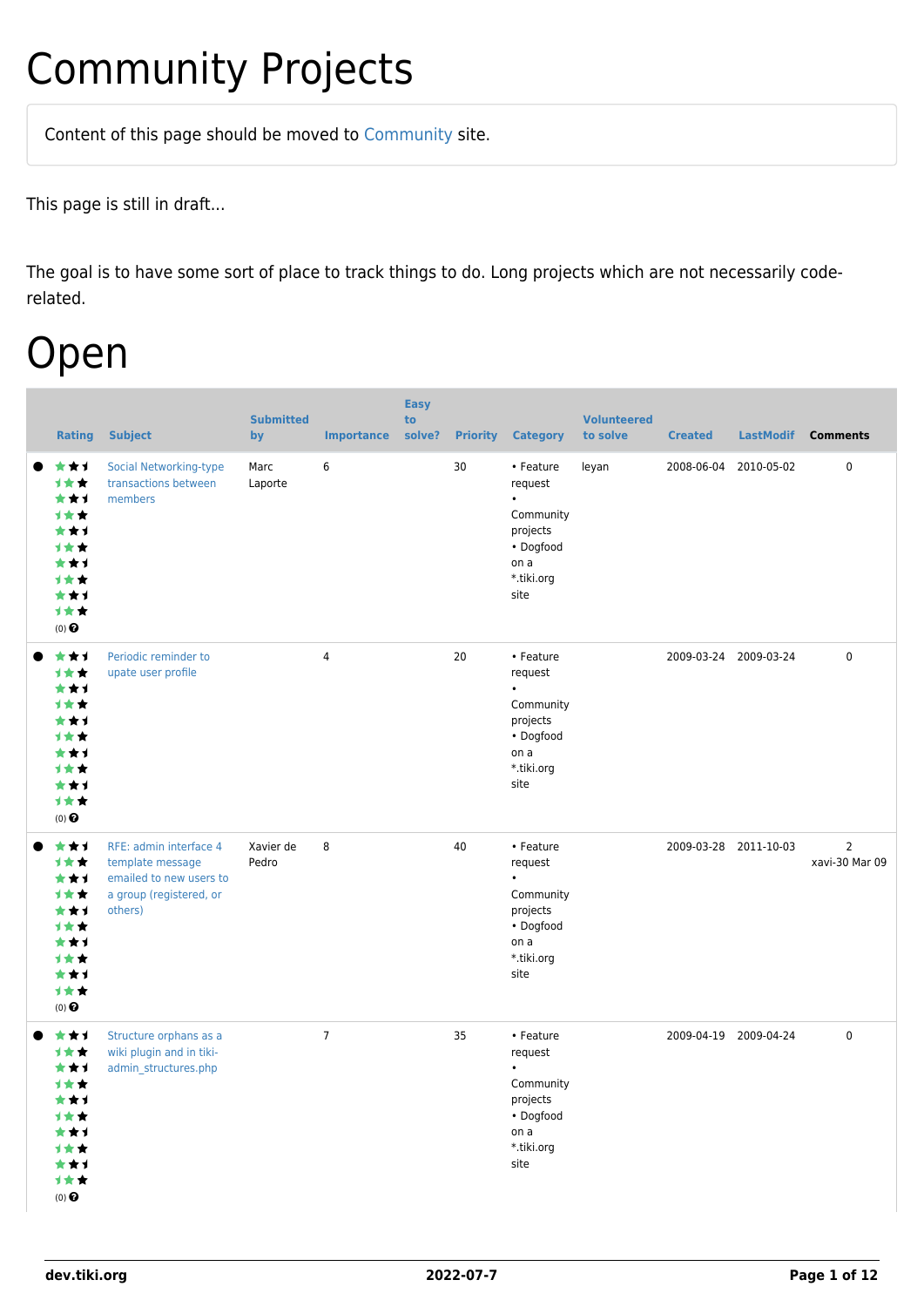| <b>Rating</b>                                                                                                      | <b>Subject</b>                                        | <b>Submitted</b><br>by | <b>Importance</b> | <b>Easy</b><br>to<br>solve? | <b>Priority</b> | <b>Category</b>                                                                                               | <b>Volunteered</b><br>to solve | <b>Created</b>        | LastModif Comments |             |
|--------------------------------------------------------------------------------------------------------------------|-------------------------------------------------------|------------------------|-------------------|-----------------------------|-----------------|---------------------------------------------------------------------------------------------------------------|--------------------------------|-----------------------|--------------------|-------------|
| ***<br><b>1**</b><br>***<br><b>1**</b><br>***<br><b>1**</b><br>***<br><b>1**</b><br>***<br>1**<br>$(0)$ $\bigodot$ | keep user information as<br>the user selected on tw.o | Xavier de<br>Pedro     | 4                 |                             | 20              | $\bullet$<br>Community<br>projects<br>• Dogfood<br>on a<br>*.tiki.org<br>site<br>$\bullet$<br>Regression      |                                | 2009-07-06 2009-07-06 |                    | $\pmb{0}$   |
| ***<br><b>1**</b><br>***<br><b>1**</b><br>***<br>计女女<br>***<br>计女女<br>***<br>1★★<br>(0) $\pmb{\Theta}$             | System RSS feeds                                      |                        | 8                 |                             | 40              | • Feature<br>request<br>$\bullet$<br>Community<br>projects                                                    |                                | 2009-10-22 2009-10-22 |                    | $\mathbf 0$ |
| ***<br>1★★<br>***<br><b>1**</b><br>***<br><b>1**</b><br>***<br><b>1**</b><br>***<br>1★★<br>$(0)$ $\odot$           | default sort mode<br>missing in tw.o forums           | Xavier de<br>Pedro     | 4                 |                             | $20\,$          | $\cdot$ Error<br>• Usability<br>$\bullet$<br>Community<br>projects<br>• Dogfood<br>on a<br>*.tiki.org<br>site |                                | 2010-04-20 2017-10-06 |                    | $\mathbf 0$ |
| ***<br>1**<br>***<br>计女女<br>***<br>计女女<br>***<br>计女女<br>***<br>***<br>$(0)$<br>$\pmb{\Theta}$                      | add history & rollback<br>capabilities to structures  | Xavier de<br>Pedro     | 5                 |                             | 25              | • Feature<br>request<br>$\bullet$<br>Community<br>projects<br>• Dogfood<br>on a<br>*.tiki.org<br>site         |                                | 2010-05-19 2017-01-09 |                    | $\mathbf 0$ |
| ***<br>计女女<br>***<br>计女女<br>***<br>计女女<br>***<br>计女女<br>***<br>计女女                                                 | Calendar Synchronisation Torsten                      | Fabricius              | 5                 |                             | 25              | • Feature<br>request<br>$\bullet$<br>Community<br>projects<br>• Dogfood<br>on a<br>*.tiki.org<br>site         |                                | 2011-06-09 2011-06-10 |                    | $\pmb{0}$   |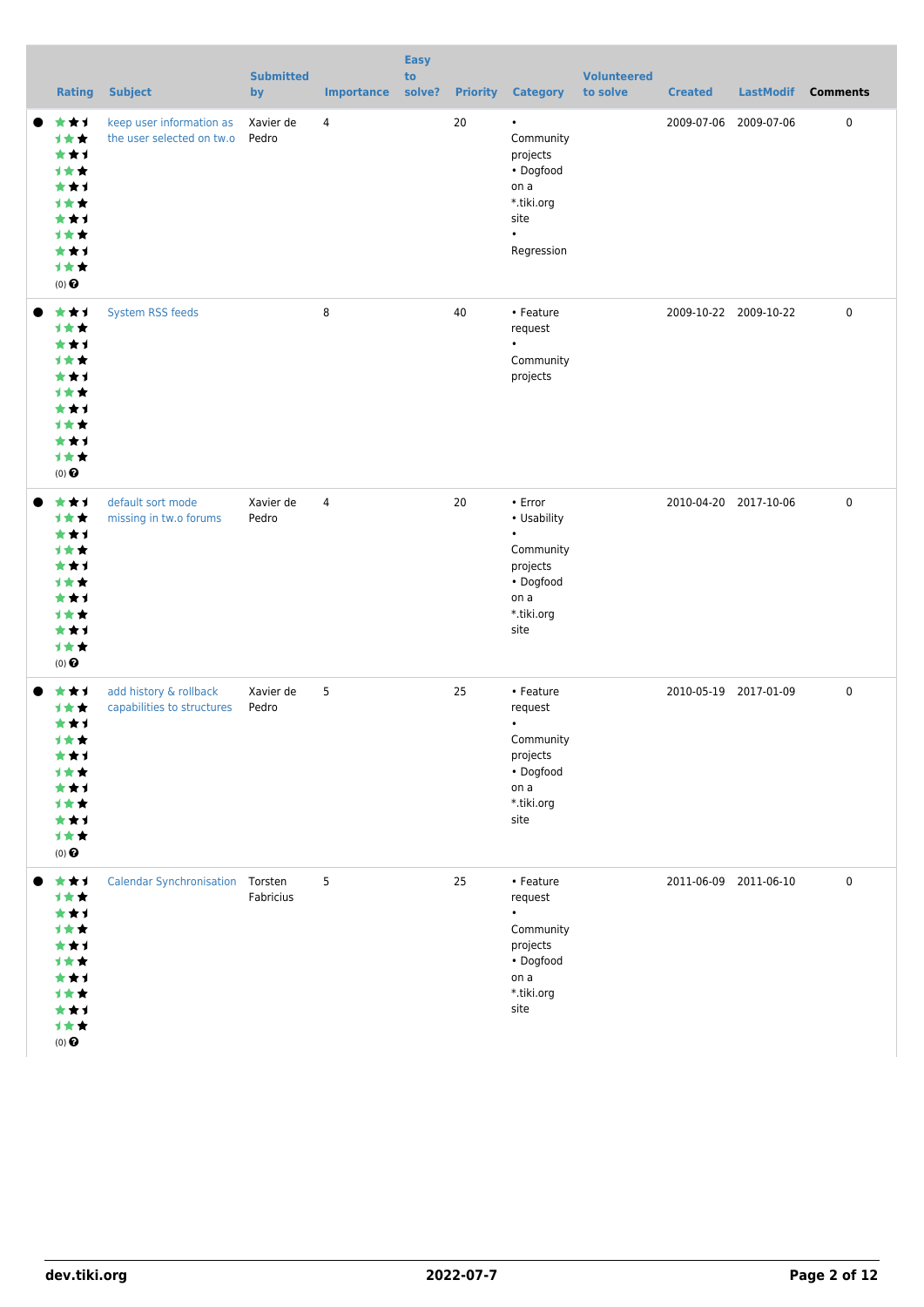| <b>Rating</b>                                                                                               | <b>Subject</b>                                                                                                                                  | <b>Submitted</b><br>by           | <b>Importance</b> | <b>Easy</b><br>to<br>solve? | <b>Priority</b> | <b>Category</b>                                                                                                               | <b>Volunteered</b><br>to solve | <b>Created</b> | <b>LastModif</b>      | <b>Comments</b>                     |
|-------------------------------------------------------------------------------------------------------------|-------------------------------------------------------------------------------------------------------------------------------------------------|----------------------------------|-------------------|-----------------------------|-----------------|-------------------------------------------------------------------------------------------------------------------------------|--------------------------------|----------------|-----------------------|-------------------------------------|
| ★★1<br>1★★<br>***<br>计女女<br>***<br>1★★<br>***<br>计女女<br>***<br>1★★<br>$(0)$ $\odot$                         | Tiki 7.1 HTML parsing -<br>WYSIWYG/CKE - not<br>working in some feature<br>like for ex. in articles                                             |                                  | 9 high            |                             | 45              | • Usability<br>• Support<br>request<br>$\bullet$<br>Community<br>projects<br>$\bullet$<br>Regression                          |                                | 2011-08-07     | 2011-10-05            | 3<br>Chealer9-05 Jan<br>18          |
| ***<br>1★★<br>***<br><b>1**</b><br>***<br><b>1**</b><br>***<br>***<br>***<br>1★★<br>$(0)$ $\odot$           | <b>Bootstrap Sandbox -</b><br>Default Tiki Theme                                                                                                | Pascal St-<br>Jean               |                   |                             | 25              | $\bullet$<br>Community<br>projects                                                                                            |                                |                | 2013-11-19 2013-11-20 | $\pmb{0}$                           |
| ***<br>1★★<br>***<br><b>1**</b><br>***<br>计女女<br>***<br>计女女<br>***<br>1★★<br>$(0)$ $\odot$                  | <b>Testing Tiki Accounting</b><br>in $12.x$                                                                                                     | Marc<br>Laporte                  |                   |                             | 25              | $\bullet$<br>Community<br>projects                                                                                            |                                |                | 2014-01-20 2014-01-20 | $\mathbf 0$                         |
| ***<br><b>1**</b><br>***<br>计女女<br>***<br><b>1**</b><br>***<br>计女女<br>***<br>计女女<br>$(0)$<br>$\pmb{\Theta}$ | Create a conversion<br>script for old rating field<br>to new rating field format<br>so we can get rid of the<br>old one in some next<br>release | luciash d'<br>being <sub>□</sub> | 8                 |                             | 40              | • Feature<br>request<br>• Support<br>request<br>$\bullet$<br>Community<br>projects<br>• Dogfood<br>on a<br>*.tiki.org<br>site |                                |                | 2014-09-19 2014-09-21 | $\pmb{0}$                           |
| ***<br>1★★<br>***<br>计女女<br>***<br>计女女<br>***<br>计女女<br>***<br>计女女<br>$(0)$<br>$\pmb{\Theta}$               | i18n online translation<br>broken                                                                                                               | Torsten<br>Fabricius             | 9                 |                             | 45              | • Usability<br>• Support<br>request<br>$\bullet$<br>Community<br>projects<br>$\bullet$<br>Regression                          | Leu                            |                | 2014-10-19 2017-10-06 | $\mathbf{1}$<br>mikeua-22 Oct<br>15 |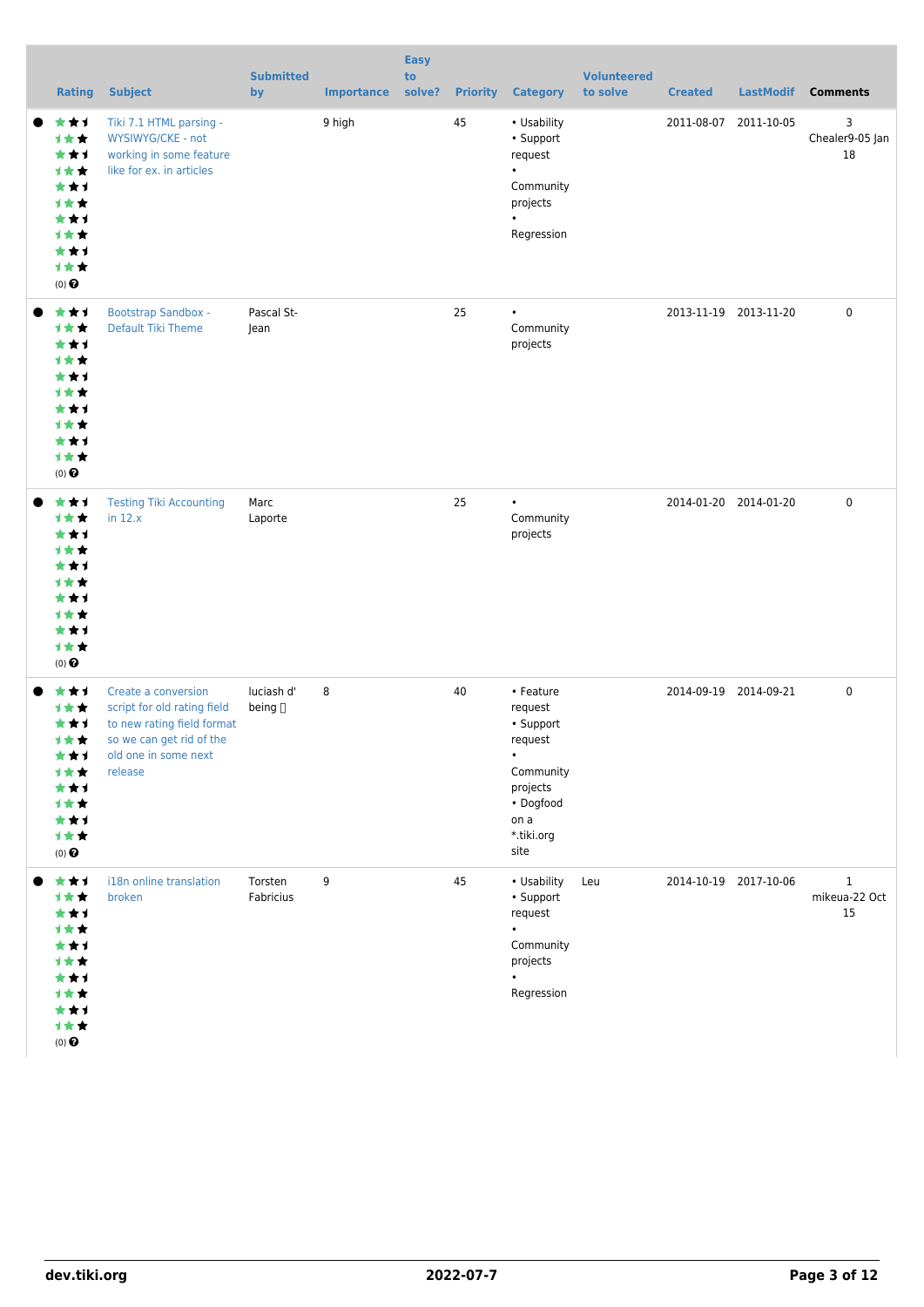| <b>Rating</b>                                                                                                   | <b>Subject</b>                                                           | <b>Submitted</b><br>by | <b>Importance</b> | <b>Easy</b><br>to<br>solve? |    | <b>Priority Category</b>                                                                     | <b>Volunteered</b><br>to solve | <b>Created</b>        | <b>LastModif</b>      | <b>Comments</b>                           |
|-----------------------------------------------------------------------------------------------------------------|--------------------------------------------------------------------------|------------------------|-------------------|-----------------------------|----|----------------------------------------------------------------------------------------------|--------------------------------|-----------------------|-----------------------|-------------------------------------------|
| ***<br>1★★<br>***<br><b>1**</b><br>***<br>***<br>***<br><b>1**</b><br>***<br>1★★<br>$(0)$ $\odot$               | <b>DB</b> error: Column<br>'commentDate' in where<br>clause is ambiguous | luciash d'<br>being [] |                   |                             | 25 | $\bullet$<br>Community<br>projects<br>• Dogfood<br>on a<br>*.tiki.org<br>site                |                                | 2016-04-07 2017-01-09 |                       | $\pmb{0}$                                 |
| ***<br>1★★<br>***<br><b>1**</b><br>***<br><b>1**</b><br>***<br><b>1**</b><br>***<br>1★★<br>$(0)$ $\odot$        | https://mods.tiki.org<br>LastUpdate: 1970.01.01                          | Marc<br>Laporte        |                   |                             | 25 | $\bullet$<br>Community<br>projects                                                           |                                | 2018-02-24 2018-02-24 |                       | $\mathbf{1}$<br>drsassafras-26<br>Feb 18  |
| ***<br>1★★<br>***<br><b>1**</b><br>***<br><b>1**</b><br>***<br><b>1**</b><br>***<br>1★★<br>$(0)$ $\odot$        | Shoutbox producing 500<br>server errors                                  | drsassafras            |                   |                             | 25 | $\bullet$<br>Community<br>projects<br>• Dogfood<br>on a<br>*.tiki.org<br>site<br>$\cdot$ Bug |                                |                       | 2018-11-22 2019-02-06 | $\mathbf{1}$<br>jonnybradley-09<br>Feb 19 |
| ***<br>1 * *<br>***<br><b>1**</b><br>***<br><b>1 * *</b><br>***<br>计女女<br>***<br>计女女<br>$(0)$<br>$\pmb{\Theta}$ | tiki.org emails marked as G.<br><b>SPAM</b>                              |                        |                   |                             | 25 | $\bullet$<br>Community<br>projects                                                           |                                | 2019-04-03 2019-04-03 |                       | 0                                         |
| 食食手<br>计女女<br>***<br>1★★<br>***<br>1★★<br>***<br>1★★<br>***<br>计女女<br>$(0)$ $\bigodot$                          | Paradigm Shift                                                           | whitst                 | 10 high           | $\mathbf{1}$<br>difficult   | 10 | $\bullet$<br>Community<br>projects                                                           |                                | 2014-02-07 2014-02-07 |                       | $\overline{2}$<br>whitst-08 Feb<br>14     |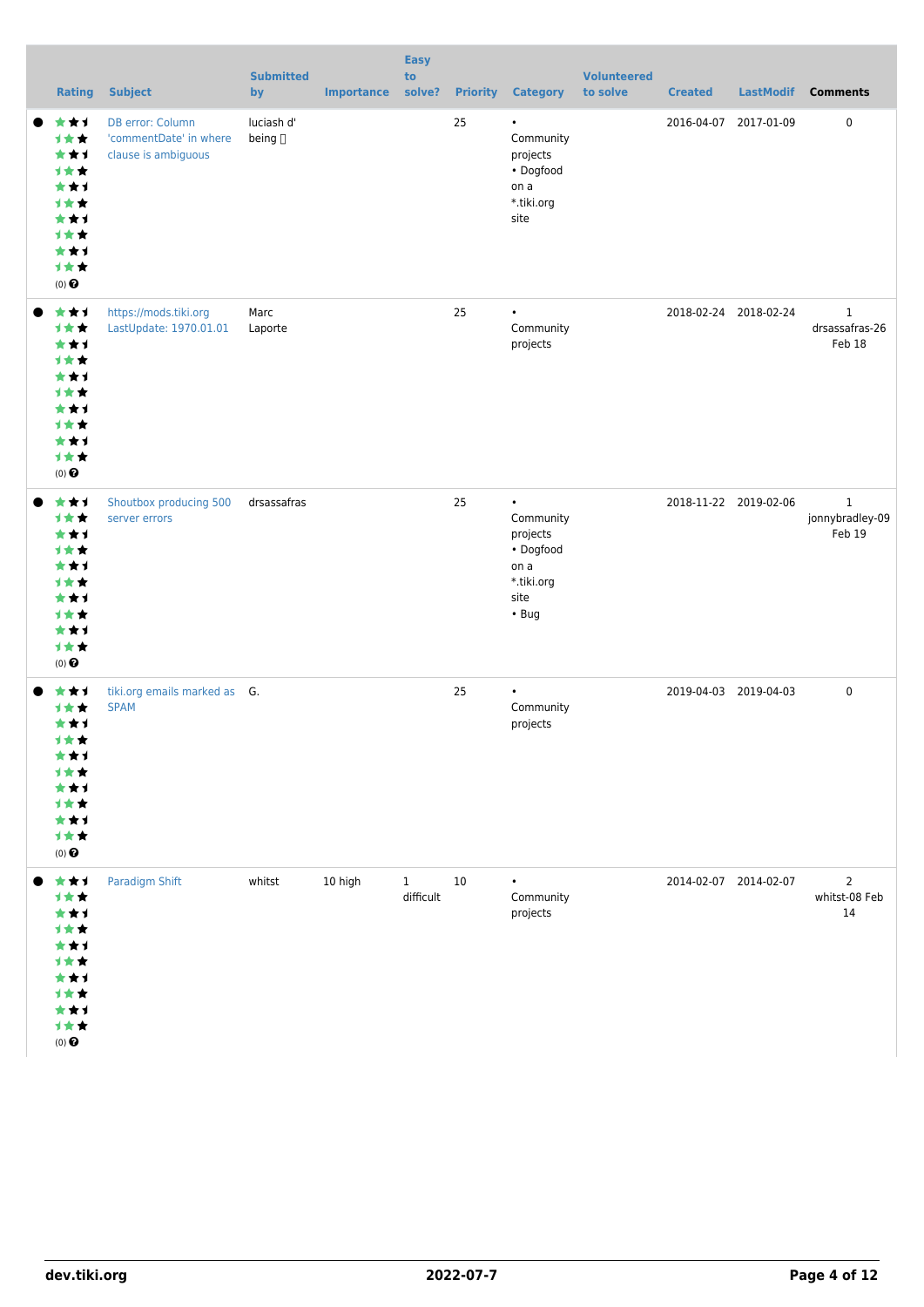|                                                                                           | Rating | <b>Subject</b>                                               | <b>Submitted</b><br>by       | <b>Importance</b> | <b>Easy</b><br>to<br>solve? | <b>Priority</b> | <b>Category</b>                                                                              | <b>Volunteered</b><br>to solve | <b>Created</b> | <b>LastModif</b> | <b>Comments</b>            |
|-------------------------------------------------------------------------------------------|--------|--------------------------------------------------------------|------------------------------|-------------------|-----------------------------|-----------------|----------------------------------------------------------------------------------------------|--------------------------------|----------------|------------------|----------------------------|
| $\bullet$<br>计女女<br>***<br>计女女<br>***<br>计女女<br>***<br>计女女<br>***<br>计女女<br>$(1)$ $\odot$ | * * 1  | Top header ugly and<br>hard to use on iPhone /<br>smartphone | luciash d'<br>being $\sqcap$ |                   | difficult                   | 5               | • Usability<br>$\bullet$<br>Community<br>projects<br>• Dogfood<br>on a<br>*.tiki.org<br>site |                                | 2016-03-11     | 2016-03-11       | 7<br>chibaguy-12<br>Mar 16 |

#### « 1 (current)

- [2](https://dev.tiki.org/tiki-print.php?tr_sort_mode1=f_101_asc&page=Community+Projects&tr_offset1=20)
- [3](https://dev.tiki.org/tiki-print.php?tr_sort_mode1=f_101_asc&page=Community+Projects&tr_offset1=40)
- $\frac{1}{4}$  $\frac{1}{4}$  $\frac{1}{4}$
- 
- [5](https://dev.tiki.org/tiki-print.php?tr_sort_mode1=f_101_asc&page=Community+Projects&tr_offset1=80)
- [6](https://dev.tiki.org/tiki-print.php?tr_sort_mode1=f_101_asc&page=Community+Projects&tr_offset1=100)
- 
- [7](https://dev.tiki.org/tiki-print.php?tr_sort_mode1=f_101_asc&page=Community+Projects&tr_offset1=120)

#### [»](https://dev.tiki.org/tiki-print.php?tr_sort_mode1=f_101_asc&page=Community+Projects&tr_offset1=20)

# Pending

|           | <b>Rating</b>                                                                                         | <b>Subject</b>                                                                                                    | <b>Submitted</b><br>by | <b>Importance</b> | <b>Easy</b><br>to<br>solve? | <b>Priority</b> | <b>Category</b>                                                          | <b>Volunteered</b><br>to solve | <b>Created</b> | <b>LastModif</b>      | <b>Comments</b>                          |
|-----------|-------------------------------------------------------------------------------------------------------|-------------------------------------------------------------------------------------------------------------------|------------------------|-------------------|-----------------------------|-----------------|--------------------------------------------------------------------------|--------------------------------|----------------|-----------------------|------------------------------------------|
|           | $0 \star \star \star$<br>1★★<br>***<br>***<br>***<br>***<br>***<br>1★★<br>***<br>1★★<br>$(0)$ $\odot$ | A backup script that can be put on a<br>cron job to save to a distant backup<br>server                            | Marc<br>Laporte        | 10 high           | 9                           | 90              | • Feature<br>request<br>$\bullet$<br>Community<br>projects               | nkoth                          |                | 2013-08-19 2013-11-13 | $\mathbf{1}$<br>marclaporte-18<br>Sep 13 |
|           | $0$ $*$ $*$ $*$<br>计女女<br>***<br>1★★<br>***<br>***<br>***<br>***<br>***<br>1★★<br>$(0)$ $\Theta$      | Update<br>http://tiki.org/Official+Directors+Filing Laporte<br>with latest information on<br>incorporation filing | Marc                   | 8                 | 9                           | 72              | $\bullet$<br>Community<br>projects                                       | Nelson Ko                      |                | 2013-09-08 2013-10-28 | $\mathbf 0$                              |
| $\bullet$ | ***<br>1★★<br>***<br>***<br>***<br>1★★<br>***<br>1女女<br>***<br>***<br>$(0)$ $\odot$                   | Applying Personal Blog and Profile<br>fails                                                                       | Saša<br>Janiška        | 8                 | 6                           | 48              | • Error<br>$\bullet$<br>Community<br>projects<br>$\bullet$<br>Regression |                                |                | 2018-08-07 2018-08-10 | 11<br>Chealer9-17<br>Aug 18              |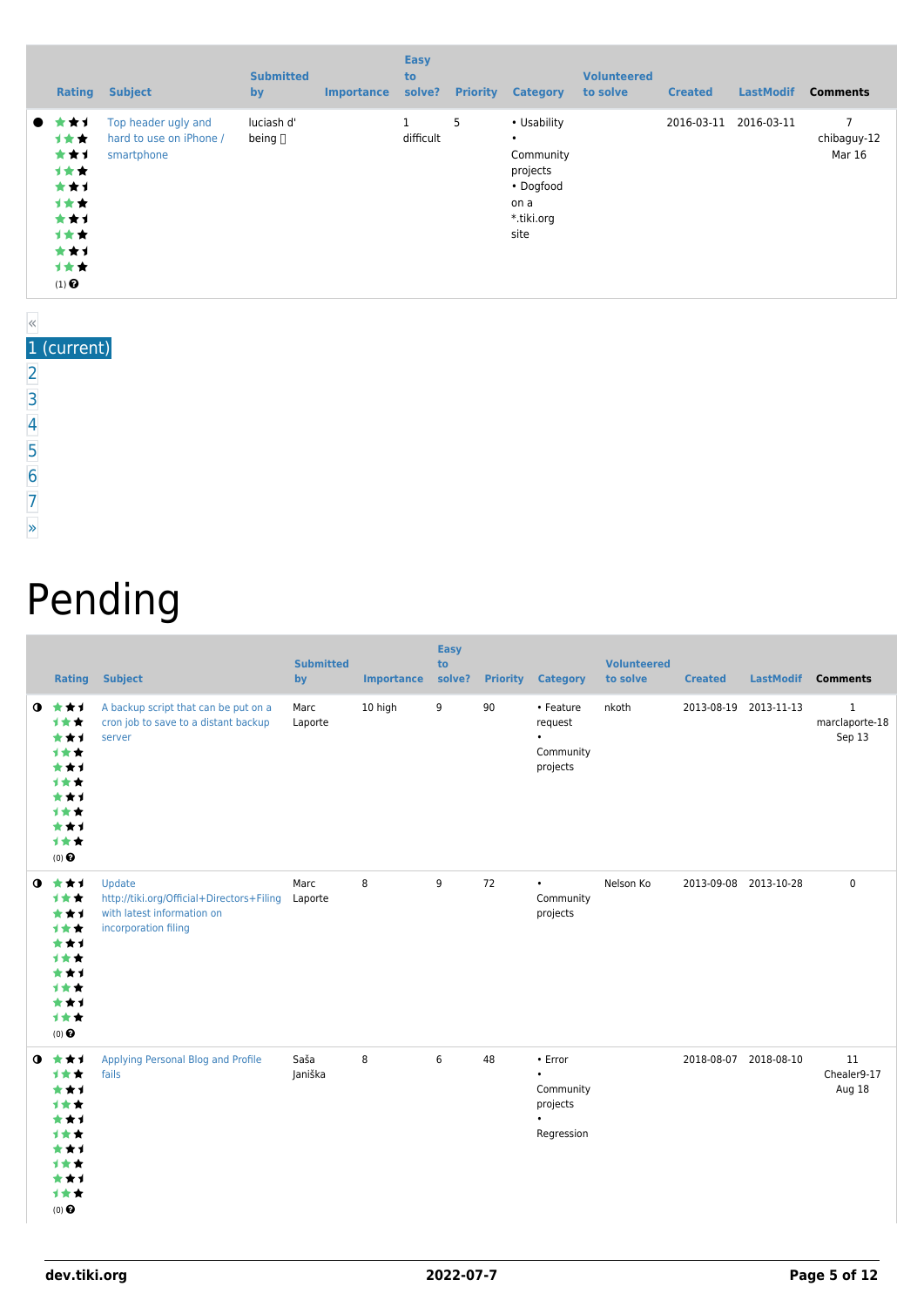|           | <b>Rating</b>                                                                                   | <b>Subject</b>                                                                                                  | <b>Submitted</b><br>by | <b>Importance</b> | <b>Easy</b><br>to<br>solve? |    | <b>Priority Category</b>                                                                                                                                     | <b>Volunteered</b><br>to solve | <b>Created</b> | <b>LastModif</b>      | <b>Comments</b>                            |
|-----------|-------------------------------------------------------------------------------------------------|-----------------------------------------------------------------------------------------------------------------|------------------------|-------------------|-----------------------------|----|--------------------------------------------------------------------------------------------------------------------------------------------------------------|--------------------------------|----------------|-----------------------|--------------------------------------------|
| $\bullet$ | ***<br>计女女<br>***<br>计女女<br>***<br>计女女<br>***<br>计女女<br>***<br>计女女<br>$(0)$ $\odot$             | Missing & used plugins reporting +<br>Plugin security and approval: need a<br>listing + notification email      | Marc<br>Laporte        | 9 high            |                             | 45 | • Feature<br>request<br>$\bullet$<br>Community<br>projects<br>• Dogfood<br>on a<br>*.tiki.org<br>site<br>$\bullet$<br>Regression<br>$\bullet$<br>Consistency |                                |                | 2008-10-29 2009-05-04 | 0                                          |
| $\bullet$ | ***<br><b>1**</b><br>***<br>计女女<br>***<br>计女女<br>★★1<br>1★★<br>***<br>计女女<br>$(0)$ $\odot$      | 15.x+: Expose back preference filters<br>on Admin UI for new tiki admins                                        | Xavier de<br>Pedro     | $\overline{7}$    | 6                           | 42 | • Usability<br>$\bullet$<br>Community<br>projects<br>• Dogfood<br>on a<br>*.tiki.org<br>site<br>$\bullet$<br>Regression                                      | Jonny Bradley                  |                | 2016-08-03 2016-09-29 | $\overline{2}$<br>marclaporte-31<br>May 18 |
| $\bullet$ | ***<br>计女女<br>***<br>计女女<br>***<br><b>1**</b><br>***<br>1★★<br>***<br>计女女<br>$(0)$ $\odot$      | Some stats for CVS and SVN activity :: Marc<br>looking for a volunteer to host stats<br>server and maintain app | Laporte                | 8                 |                             | 40 | $\bullet$<br>Community<br>projects<br>• Dogfood<br>on a<br>*.tiki.org<br>site                                                                                | Lorinc                         |                | 2008-04-12 2008-05-19 | 0                                          |
| $\bullet$ | ***<br>计女女<br>***<br>1 * *<br>***<br>计女女<br>***<br>1★★<br>★★1<br>计女女<br>$(0)$ $\odot$           | Optional reporting of anonymized<br>usage stats (which features are used,<br>how many accounts, etc)            | Marc<br>Laporte        | 8                 |                             | 40 | • Feature<br>request<br>$\bullet$<br>Community<br>projects                                                                                                   | Marc Laporte                   |                | 2008-11-01 2008-11-08 | 0                                          |
| $\bullet$ | ***<br>计女女<br>***<br>计女女<br>***<br>计女女<br>***<br>计女女<br>***<br>计女女<br>$(0)$ $\odot$             | plugin list filter by category doesn't<br>work on dev.t.o                                                       | Xavier de<br>Pedro     | 8                 | 5                           | 40 | • Error<br>$\bullet$<br>Community<br>projects<br>• Dogfood<br>on a<br>*.tiki.org<br>site<br>$\bullet$<br>Regression                                          |                                |                | 2019-07-09 2019-08-17 | $\mathbf 0$                                |
|           | $0$ $*$ $*$ $*$<br>***<br>***<br>计女女<br>***<br>计女女<br>***<br>1★★<br>***<br>计女女<br>$(1)$ $\odot$ | Tracker - field type items list                                                                                 | Torsten<br>Fabricius   | 10 high           | 3                           | 30 | • Support<br>request<br>$\bullet$<br>Community<br>projects                                                                                                   | WolfgangA                      |                | 2015-04-05 2018-12-28 | 3<br>Jyhem-03 Jan<br>19                    |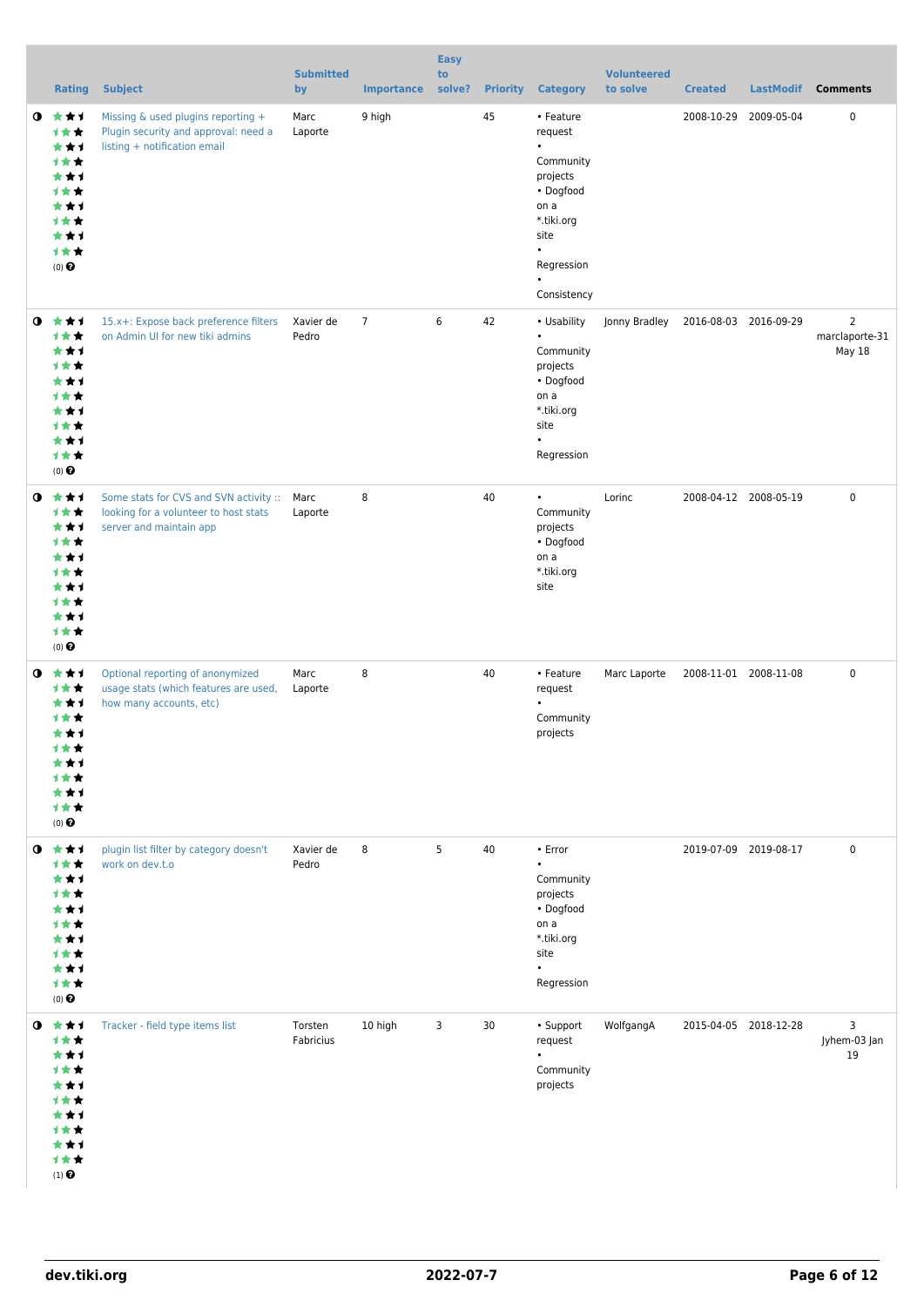|           | <b>Rating</b>                                                                                             | <b>Subject</b>                                                                                      | <b>Submitted</b><br>by         | <b>Importance</b> | <b>Easy</b><br>to<br>solve? | <b>Priority</b> | <b>Category</b>                                                                                                      | <b>Volunteered</b><br>to solve | <b>Created</b>        | <b>LastModif</b>      | <b>Comments</b>                             |
|-----------|-----------------------------------------------------------------------------------------------------------|-----------------------------------------------------------------------------------------------------|--------------------------------|-------------------|-----------------------------|-----------------|----------------------------------------------------------------------------------------------------------------------|--------------------------------|-----------------------|-----------------------|---------------------------------------------|
| $\bullet$ | 食食す<br>计女女<br>***<br>计女女<br>***<br>计女女<br>***<br>计女女<br>***<br>计女女<br>$(1)$ <sup><math>\odot</math></sup> | doc.t.o 19.x: I can't upload images to<br>wiki pages (CSRF) with elFinder                           | Xavier de<br>Pedro             | 6                 | 5                           | 30              | • Error<br>$\bullet$<br>Community<br>projects<br>• Dogfood<br>on a<br>*.tiki.org<br>site<br>$\bullet$<br>Regression  |                                | 2018-11-18 2019-01-21 |                       | 6<br>lindon-17 Nov<br>19                    |
| $\bullet$ | 大女子<br>计女女<br>***<br>计女女<br>***<br>计女女<br>***<br>计女女<br>***<br>计女女<br>$(0)$ $\Theta$                      | Adding "x-cms-engine: tikiwiki" in<br><b>HTTP headers</b>                                           | Marc<br>Laporte                | 5                 |                             | 25              | • Feature<br>request<br>$\bullet$<br>Community<br>projects                                                           |                                | 2008-02-08 2008-02-08 |                       | $\mathbf{1}$<br>gmartin-12 Feb<br>08        |
| $\bullet$ | 大大大<br>1★★<br>***<br>计女女<br>***<br>计女女<br>***<br>计女女<br>***<br>计女女<br>$(0)$ $\odot$                       | How to force the login process                                                                      | llamonica                      | 5                 |                             | 25              | • Feature<br>request<br>• Support<br>request<br>$\bullet$<br>Community<br>projects                                   | Beestje                        |                       | 2009-02-17 2009-05-14 | $\mathbf 0$                                 |
| $\bullet$ | 大大才<br>计女女<br>***<br>计女女<br>★★↑<br>计女女<br>***<br>计女女<br>***<br>计女女<br>$(0)$ $\Theta$                      | Make sure Tiki is offered by all server<br>control panels                                           | Marc<br>Laporte                | 5                 |                             | 25              | $\bullet$<br>Community<br>projects                                                                                   | Marc Laporte                   | 2006-01-17 2021-10-05 |                       | $\pmb{0}$                                   |
| $\bullet$ | 大女子<br>计女女<br>***<br>计女女<br>***<br><b>1**</b><br>***<br>计女女<br>***<br>计女女<br>$(0)$ $\odot$                | Tracker events en dev.t.o tiki-<br>batch todo.php unexpected ? in<br>initlib.php                    | Xavi (as<br>xavidp -<br>admin) | 5                 | 5                           | 25              | • Error<br>$\bullet$<br>Community<br>projects<br>• Dogfood<br>on a<br>*.tiki.org<br>site<br>$\bullet$<br>Regression  |                                |                       | 2020-10-18 2020-10-28 | $\overline{2}$<br>jonnybradley-28<br>Oct 20 |
| $\bullet$ | ***<br>计女女<br>***<br>计女女<br>***<br>计女女<br>***<br>计女女<br>***<br>计女女<br>$(0)$ <sup>O</sup>                  | allow seing username in user tracker<br>at registration time, step 2 (filling<br>user tracker item) | Xavier de<br>Pedro             | 4                 |                             | 20              | • Usability<br>• Feature<br>request<br>$\bullet$<br>Community<br>projects<br>• Dogfood<br>on a<br>*.tiki.org<br>site |                                |                       | 2008-07-10 2008-07-10 | 0                                           |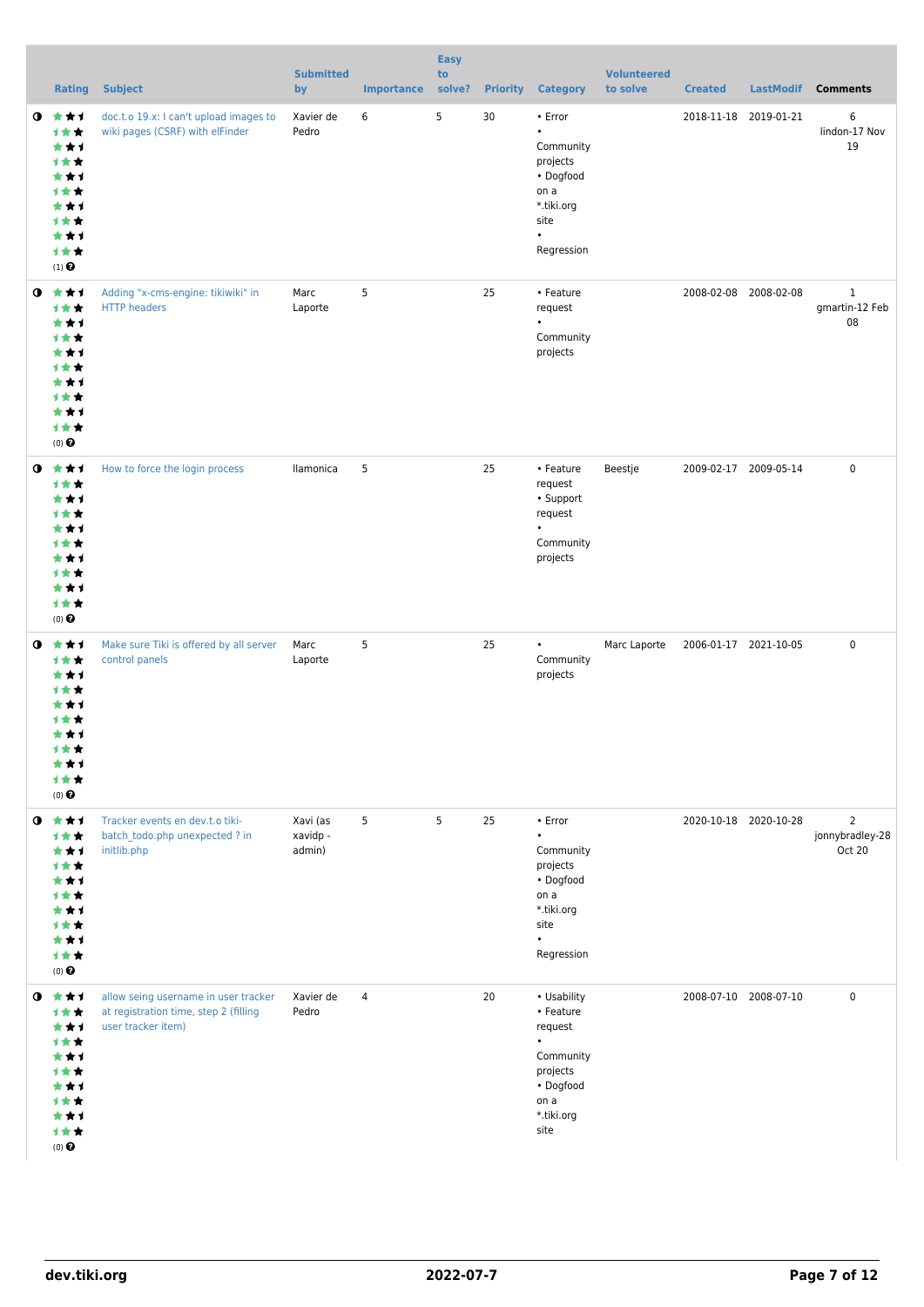|           |                                                                                                           | <b>Rating Subject</b>                                                                            | <b>Submitted</b><br>by         | <b>Importance</b> | <b>Easy</b><br>to<br>solve? |    | <b>Priority Category</b>                                                                              | <b>Volunteered</b><br>to solve | <b>Created</b> |                       | LastModif Comments              |
|-----------|-----------------------------------------------------------------------------------------------------------|--------------------------------------------------------------------------------------------------|--------------------------------|-------------------|-----------------------------|----|-------------------------------------------------------------------------------------------------------|--------------------------------|----------------|-----------------------|---------------------------------|
| $\bullet$ | ***<br>***<br>***<br>***<br>***<br>***<br>***<br>***<br>***<br>1★★<br>$(0)$ $\Theta$                      | articles needs aids to fight spam (e.g.<br>admins see tiki-list submissions.php<br>at info.tw.o) | Xavier de<br>Pedro             | $\overline{4}$    |                             | 20 | • Feature<br>request<br>$\bullet$<br>Community<br>projects<br>• Dogfood<br>on a<br>*.tiki.org<br>site |                                |                | 2008-08-14 2008-08-14 | $\pmb{0}$                       |
|           | $0$ $*$ $*$ $*$<br>***<br>***<br>***<br>***<br>***<br>***<br>***<br>***<br>1★★<br>$(0)$<br>$\pmb{\Theta}$ | TikiBountySystem                                                                                 | Xavi (as<br>xavidp -<br>admin) | $\overline{4}$    |                             | 20 | • Feature<br>request<br>$\bullet$<br>Community<br>projects                                            |                                |                | 2005-07-01 2021-09-30 | $\mathbf{1}$<br>Bsfez-30 Sep 21 |
|           | $0$ $*$ $*$ $*$<br>1★★<br>***<br>1★★<br>***<br>***<br>***<br>1★★<br>***<br>计女女<br>$(0)$ $\odot$           | Dogfood: aggregate all the RSS feeds<br>from all *.tikiwiki.org sites                            | Marc<br>Laporte                | 3                 |                             | 15 | $\bullet$<br>Community<br>projects<br>• Dogfood<br>on a<br>*.tiki.org<br>site                         |                                |                | 2007-06-12 2007-06-12 | $\mathbf 0$                     |

## Closed

|    | <b>Rating</b>                                                                       | <b>Subject</b>                                                                                                                                                              | <b>Submitted</b><br>by               | <b>Importance</b> | <b>Easy</b><br>to<br>solve? | <b>Priority</b> | <b>Category</b>                                                                                                                                       | <b>Volunteered</b><br>to solve | <b>Created</b> | <b>LastModif</b> | <b>Comments</b>                  |
|----|-------------------------------------------------------------------------------------|-----------------------------------------------------------------------------------------------------------------------------------------------------------------------------|--------------------------------------|-------------------|-----------------------------|-----------------|-------------------------------------------------------------------------------------------------------------------------------------------------------|--------------------------------|----------------|------------------|----------------------------------|
| o. | ***<br>计女女<br>***<br>***<br>***<br>***<br>***<br>***<br>***<br>计女女<br>$(0)$ $\odot$ | BrowserTitle is empty after<br>upgrading Tiki                                                                                                                               | Bernard<br>Sfez / Tiki<br>Specialist | 10 high           | 10<br>easy                  | 99              | • Community<br>projects<br>• Regression<br>• Less than<br>30-minutes fix<br>• Release<br>Blocker                                                      |                                | 2017-01-30     | 2017-01-30       | 0                                |
| O  | ***<br>***<br>***<br>***<br>***<br>计女女<br>***<br>***<br>***<br>计女女<br>$(1)$ $\odot$ | dev.t.o 13.x: add some scrollbar<br>at the top of wide tables in<br>Bootstrapped themes, since they<br>look as with less content for new<br>users or unexperienced visitors | Xavier de<br>Pedro                   | 10 high           | 9                           | 90              | • Usability<br>• Community<br>projects<br>• Dogfood on<br>a *.tiki.org site<br>• Conflict of<br>two features<br>(each works<br>well<br>independently) |                                | 2014-09-21     | 2019-07-21       | $\overline{7}$<br>xavi-21 Jul 19 |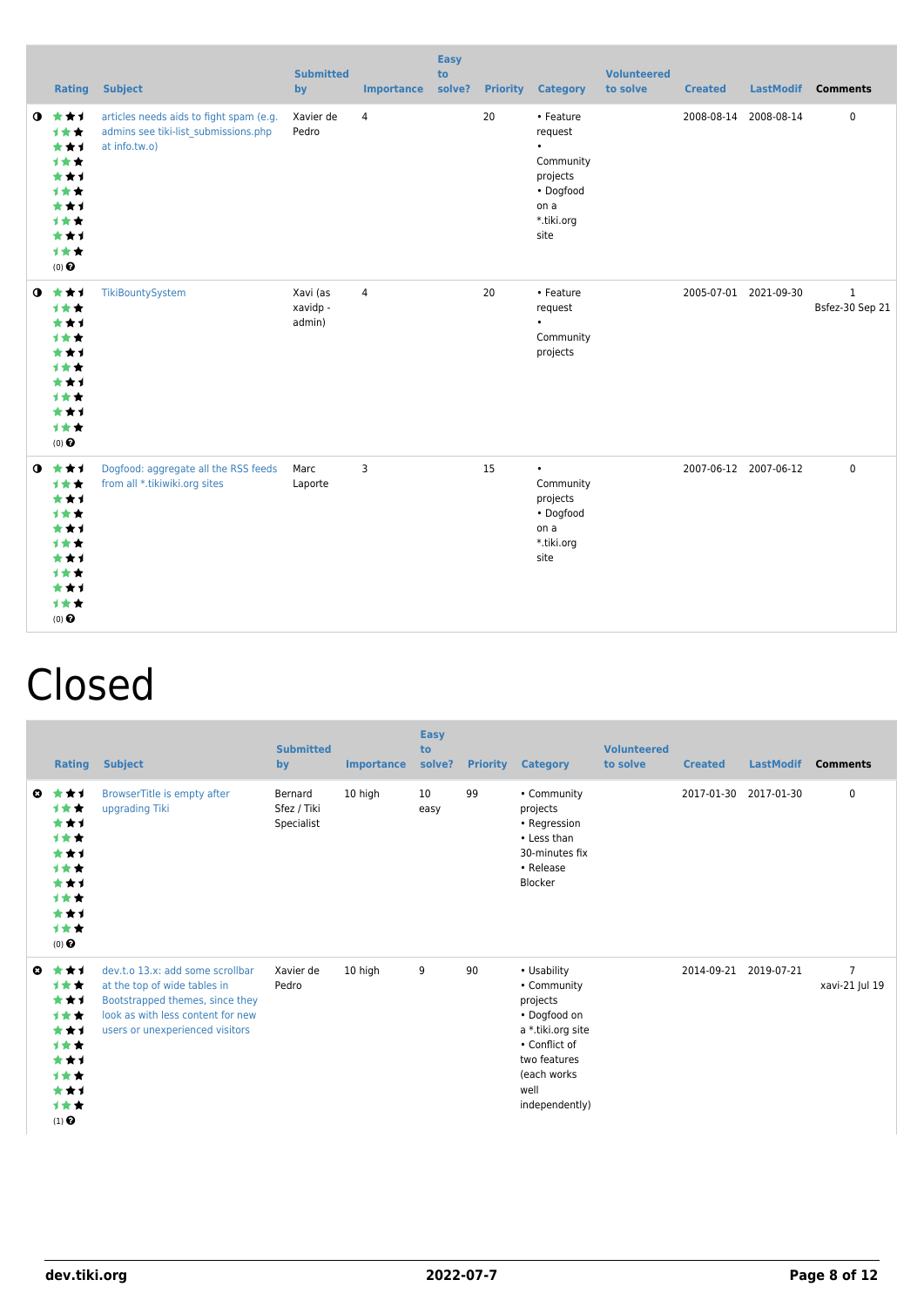|                       | <b>Rating</b>                                                                                       | <b>Subject</b>                                                                                      | <b>Submitted</b><br>by               | <b>Importance</b> | <b>Easy</b><br>to<br>solve? |    | <b>Priority Category</b>                                                                                      | <b>Volunteered</b><br>to solve      | <b>Created</b> | <b>LastModif</b>      | <b>Comments</b>                           |
|-----------------------|-----------------------------------------------------------------------------------------------------|-----------------------------------------------------------------------------------------------------|--------------------------------------|-------------------|-----------------------------|----|---------------------------------------------------------------------------------------------------------------|-------------------------------------|----------------|-----------------------|-------------------------------------------|
| ◒                     | ***<br>计女女<br>***<br>计女女<br>***<br>计女女<br>***<br>1★★<br>***<br>计女女<br>$(0)$ $\Theta$                | Tiki community server backups<br>not working                                                        | Jonny<br><b>Bradley</b>              | 9                 | $\mathbf{1}$<br>difficult   | 9  | • Community<br>projects                                                                                       | amette                              |                | 2017-03-21 2017-06-18 | 3<br>amette-21 Mar<br>17                  |
| ◒                     | ***<br>计女女<br>***<br>计女女<br>***<br>计女女<br>***<br>1★★<br>***<br>计女女<br>(0)                           | Dogfood Forum and List<br>Synchronization between tw.o<br>forums and SourceForge Mailing<br>Lists   | Marc<br>Laporte                      | 9 high            | 9                           | 81 | • Community<br>projects<br>• Dogfood on<br>a *.tiki.org site                                                  |                                     |                | 2009-02-03 2013-03-04 | $\overline{2}$<br>xavi-04 Feb 09          |
| ◒                     | ***<br>***<br>***<br>计女女<br>***<br><b>1★★</b><br>***<br>1★★<br>***<br>计女女<br>$(0)$ $\odot$          | Change the release script to stop<br>linking to ReleaseNotesXYZ (Use<br>doc.tiki.org/TikiX instead) | Marc<br>Laporte                      | 9                 | 9                           | 81 | • Usability<br>• Community<br>projects                                                                        | nkoth                               |                | 2013-11-03 2013-11-16 | $\pmb{0}$                                 |
| $\boldsymbol{\omega}$ | ***<br>计女女<br>***<br>计女女<br>***<br>计女女<br>***<br>计女女<br>★★1<br>1★★<br>$(0)$ $\odot$                 | can't upload an image to a file<br>gallery in doc.t.o with elfinder<br>(default UI) since 16.x      | Xavier de<br>Pedro                   | 9                 | 9                           | 81 | • Community<br>projects<br>• Dogfood on<br>a *.tiki.org site<br>• Regression<br>• Release<br>Blocker          | Jonny Bradley                       |                | 2016-11-18 2017-01-12 | $\mathbf{1}$<br>jonnybradley-12<br>Jan 17 |
| $\boldsymbol{\omega}$ | ***<br>计女女<br>***<br>计女女<br>***<br>计女女<br>***<br>计女女<br>***<br>计女女<br>(0)                           | Tracker item status filter not<br>working on dev.tiki.org (wishlist)                                | Bernard<br>Sfez / Tiki<br>Specialist | 8                 | 10<br>easy                  | 80 | • Community<br>projects<br>• Dogfood on<br>a *.tiki.org site<br>• Regression<br>• Less than<br>30-minutes fix |                                     |                | 2016-04-12 2017-01-11 | $\mathbf{1}$<br>jonnybradley-12<br>Apr 16 |
|                       | ◎ ★★1<br>计女女<br>***<br>计女女<br>***<br><b>1★★</b><br>***<br><b>1★★</b><br>***<br>计女女<br>$(0)$ $\odot$ | Installer language selection is<br>wrongly changed by Tlki                                          | Bernard<br>Sfez / Tiki<br>Specialist | 10 high           | 8                           | 80 | • Community<br>projects<br>• Consistency<br>• Less than<br>30-minutes fix<br>• Release<br>Blocker             | Jonny Bradley 2017-01-11 2017-01-12 |                |                       | $\mathbf{1}$<br>Bsfez-12 Jan 17           |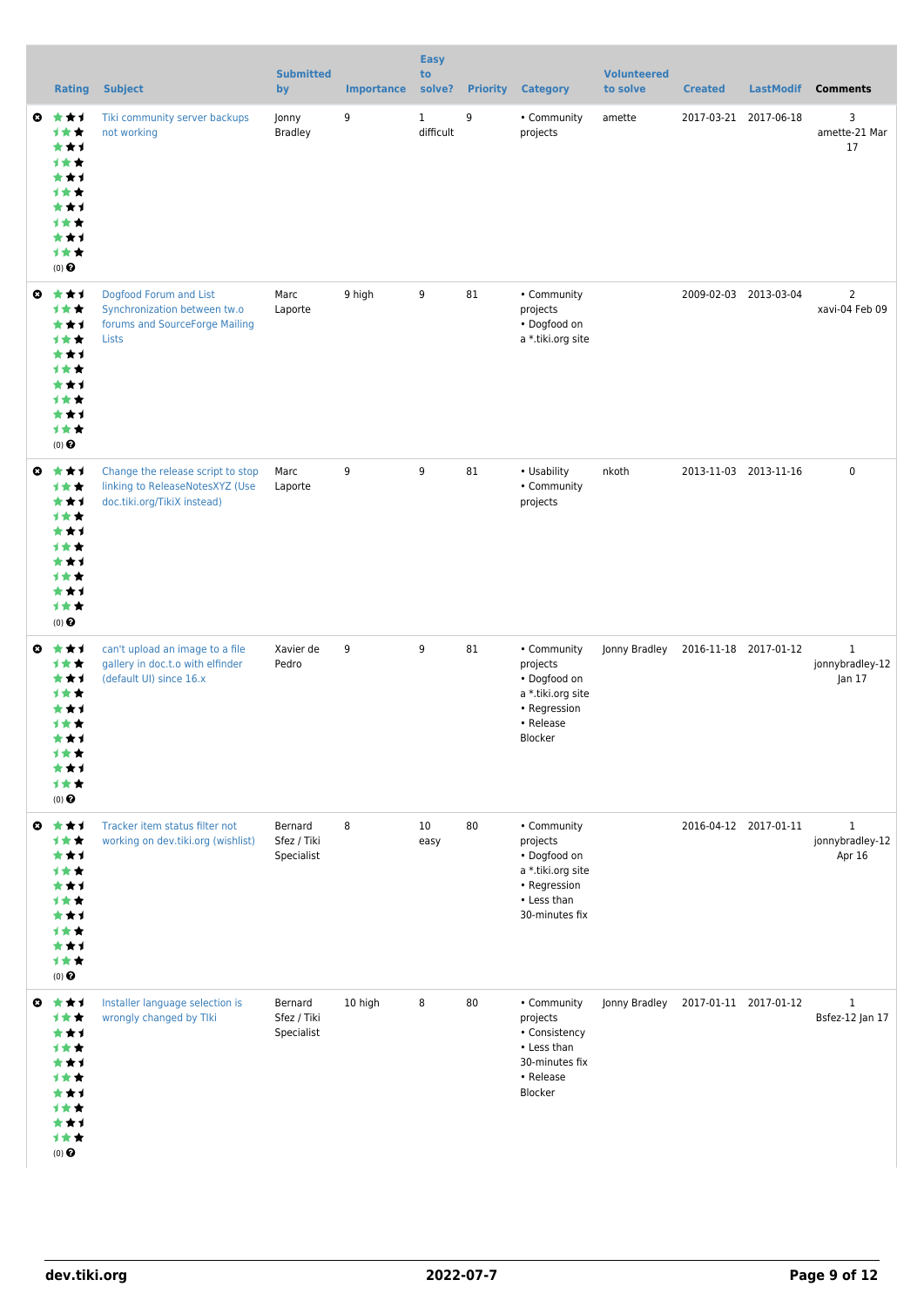|                       | <b>Rating</b>                                                                                     | <b>Subject</b>                                                                                   | <b>Submitted</b><br>by               | <b>Importance</b> | <b>Easy</b><br>to<br>solve? | <b>Priority</b> | <b>Category</b>                                                                               | <b>Volunteered</b><br>to solve | <b>Created</b>        | <b>LastModif</b>      | <b>Comments</b>                      |
|-----------------------|---------------------------------------------------------------------------------------------------|--------------------------------------------------------------------------------------------------|--------------------------------------|-------------------|-----------------------------|-----------------|-----------------------------------------------------------------------------------------------|--------------------------------|-----------------------|-----------------------|--------------------------------------|
| o.                    | ***<br>计女女<br>***<br>计女女<br>***<br>1★★<br>***<br>计女女<br>***<br>计女女<br>(0)                         | Username minimum character<br>error is displayed even if no error                                | Bernard<br>Sfez / Tiki<br>Specialist | 10 high           | 8                           | 80              | • Error<br>• Community<br>projects<br>• Dogfood on<br>a *.tiki.org site                       | Jonny Bradley                  | 2017-03-30            | 2017-05-18            | $\mathbf{1}$<br>Bsfez-11 May<br>17   |
| $\boldsymbol{\omega}$ | ***<br>***<br>***<br>计女女<br>***<br>计女女<br>***<br>计女女<br>***<br>计女女<br>(0)                         | Login is required to reach forums<br>on tiki.org: Tikiwiki-devel<br>(mailman list mirror)        | Marc<br>Laporte                      | 8                 | 10<br>easy                  | 80              | • Community<br>projects                                                                       |                                |                       | 2019-03-30 2020-12-16 | $\mathbf{1}$<br>luci-31 Mar 19       |
| $\boldsymbol{\omega}$ | ***<br>计女女<br>***<br>计女女<br>***<br><b>1★★</b><br>***<br><b>1★★</b><br>***<br>计女女<br>(0)           | Tool 'Choose or upload images' in<br>dev.t.o/make+a+wish reloads the<br>page loosing all content | Xavier de<br>Pedro                   | 9                 | 8                           | 72              | • Usability<br>• Community<br>projects<br>• Dogfood on<br>a *.tiki.org site<br>• Regression   | Jonny Bradley                  | 2016-07-04 2016-07-08 |                       | $\mathbf 0$                          |
| ◶                     | ***<br>计女女<br>***<br>计女女<br>***<br>计女女<br>***<br>计女女<br>★★1<br>计女女<br>$(0)$ $\pmb{\Theta}$        | wikiplugin inside tracker item are<br>integrated in the wiki autotoc                             | Bernard<br>Sfez / Tiki<br>Specialist | 10 high           | $\overline{7}$              | 70              | • Community<br>projects<br>• Dogfood on<br>a *.tiki.org site<br>• Regression                  |                                |                       | 2016-07-22 2017-01-30 | $\mathbf 0$                          |
| $\boldsymbol{\omega}$ | ***<br>计女女<br>***<br><b>1★★</b><br>***<br><b>1★★</b><br>***<br>计女女<br>***<br>计女女<br>$(0)$ $\odot$ | Google results for Tiki Wiki<br>Donation don't point where it<br>should                          | Bernard<br>Sfez / Tiki<br>Specialist | 10 high           | $\overline{7}$              | 70              | $\cdot$ Error<br>• Community<br>projects<br>• Dogfood on<br>a *.tiki.org site<br>• Regression |                                | 2021-02-19 2021-05-26 |                       | $\overline{2}$<br>Bsfez-26 May<br>21 |
|                       | ◎ ★★1<br>计女女<br>***<br>计女女<br>***<br><b>1★★</b><br>***<br>计女女<br>***<br>计女女<br>$(0)$ $\odot$      | Intertiki Fatal error: Unsupported<br>operand types in<br>include_intertiki.php on line 41       | Xavier de<br>Pedro                   | 8                 | 8                           | 64              | • Error<br>• Community<br>projects<br>• Dogfood on<br>a *.tiki.org site                       | Nelson Ko                      |                       | 2013-10-08 2013-11-21 | 3<br>koth-14 Nov 13                  |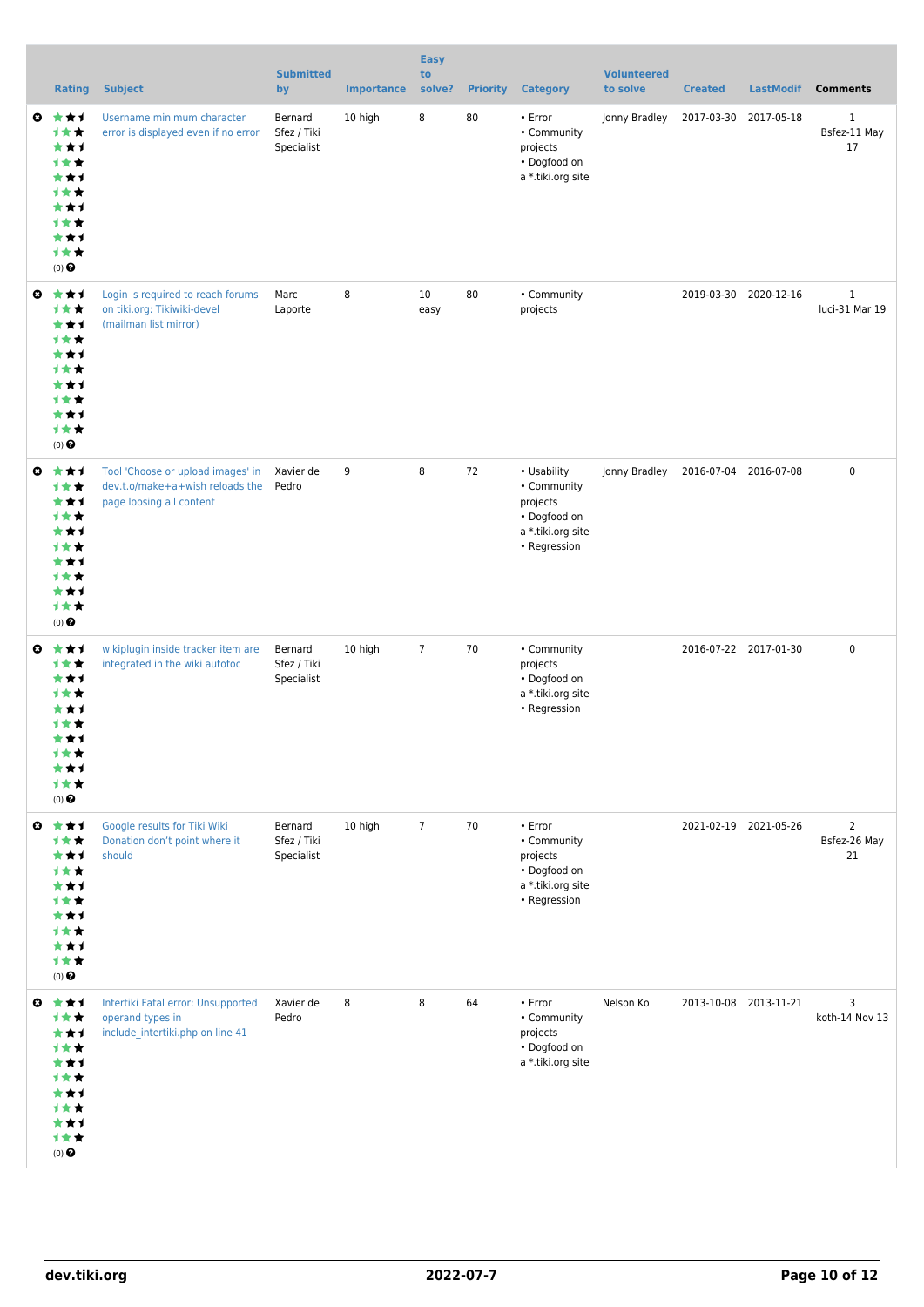|                       | <b>Rating</b>                                                                                             | <b>Subject</b>                                                                                                                      | <b>Submitted</b><br>by | <b>Importance</b> | <b>Easy</b><br>to<br>solve? | <b>Priority</b> | <b>Category</b>                                                                                        | <b>Volunteered</b><br>to solve | <b>Created</b>        | <b>LastModif</b> | <b>Comments</b>                |
|-----------------------|-----------------------------------------------------------------------------------------------------------|-------------------------------------------------------------------------------------------------------------------------------------|------------------------|-------------------|-----------------------------|-----------------|--------------------------------------------------------------------------------------------------------|--------------------------------|-----------------------|------------------|--------------------------------|
| ◒                     | ***<br>计女女<br>***<br>计女女<br>***<br>计女女<br>***<br>1★★<br>***<br>计女女<br>$(0)$ $\Theta$                      | 13.x: doc.t.o menu 43 (public info<br>for anons) doesn't show 'section<br>level 1' records, but only section<br>level 0 and options | Xavier de<br>Pedro     | 8                 | 8                           | 64              | • Community<br>projects<br>• Dogfood on<br>a *.tiki.org site<br>• Regression                           |                                | 2014-08-11 2014-08-14 |                  | 0                              |
| ◒                     | ***<br>***<br>***<br>计女女<br>***<br>计女女<br>***<br>1★★<br>***<br>计女女<br>(0)                                 | Mail Queue undefined method<br>Zend\Mail\Message::getRecipients<br>in 15.x (Zend2) compared to 12.x                                 | Xavier de<br>Pedro     | 8                 | 8                           | 64              | • Error<br>• Support<br>request<br>• Community<br>projects<br>• Regression                             | rjsmelo                        | 2016-03-24 2016-03-29 |                  | $\pmb{0}$                      |
| ◒                     | ***<br>1★★<br>***<br>计女女<br>***<br><b>1★★</b><br>***<br>1★★<br>***<br>计女女<br>$(0)$ $\Theta$               | Quick Admin module no longer<br>assigned by default (starting from<br><b>Tiki 19)</b>                                               | Xavier de<br>Pedro     | 8                 | 8                           | 64              | • Feature<br>request<br>• Community<br>projects<br>• Less than<br>30-minutes fix                       |                                | 2018-10-29 2019-01-24 |                  | $\mathbf{1}$<br>luci-29 Oct 18 |
| o.                    | ***<br>计女女<br>***<br><b>1★★</b><br>***<br>计女女<br>***<br>计女女<br>***<br>1★★<br>$(0)$ $\Theta$               | Paid support page: remove<br>contradiction                                                                                          | Marc<br>Laporte        | 8                 | 8                           | 64              | • Community<br>projects                                                                                |                                | 2021-11-25 2021-12-27 |                  | 13<br>Bsfez-28 Nov<br>21       |
| $\boldsymbol{\omega}$ | ***<br>***<br>***<br>计女女<br>***<br>计女女<br>***<br>计女女<br>***<br>计女女<br>$(1)$ <sup><math>\odot</math></sup> | dev.t.o: Can't upload images with<br>elFinder                                                                                       | Xavier de<br>Pedro     | 9                 | $\overline{7}$              | 63              | • Error<br>• Usability<br>• Community<br>projects<br>• Dogfood on<br>a *.tiki.org site<br>• Regression |                                | 2013-12-09 2014-02-07 |                  | $\pmb{0}$                      |
|                       | ◎ ★★1<br>计女女<br>***<br>计女女<br>***<br><b>1★★</b><br>***<br>计女女<br>***<br>计女女<br>$(1)$ $\odot$              | 12.x: Page Alias broken in<br>dev.t.o?                                                                                              | Xavier de<br>Pedro     | 9                 | $\overline{7}$              | 63              | • Community<br>projects<br>• Dogfood on<br>a *.tiki.org site<br>• Regression                           | Jonny Bradley                  | 2014-01-17 2015-11-14 |                  | 0                              |

«

1 (current)